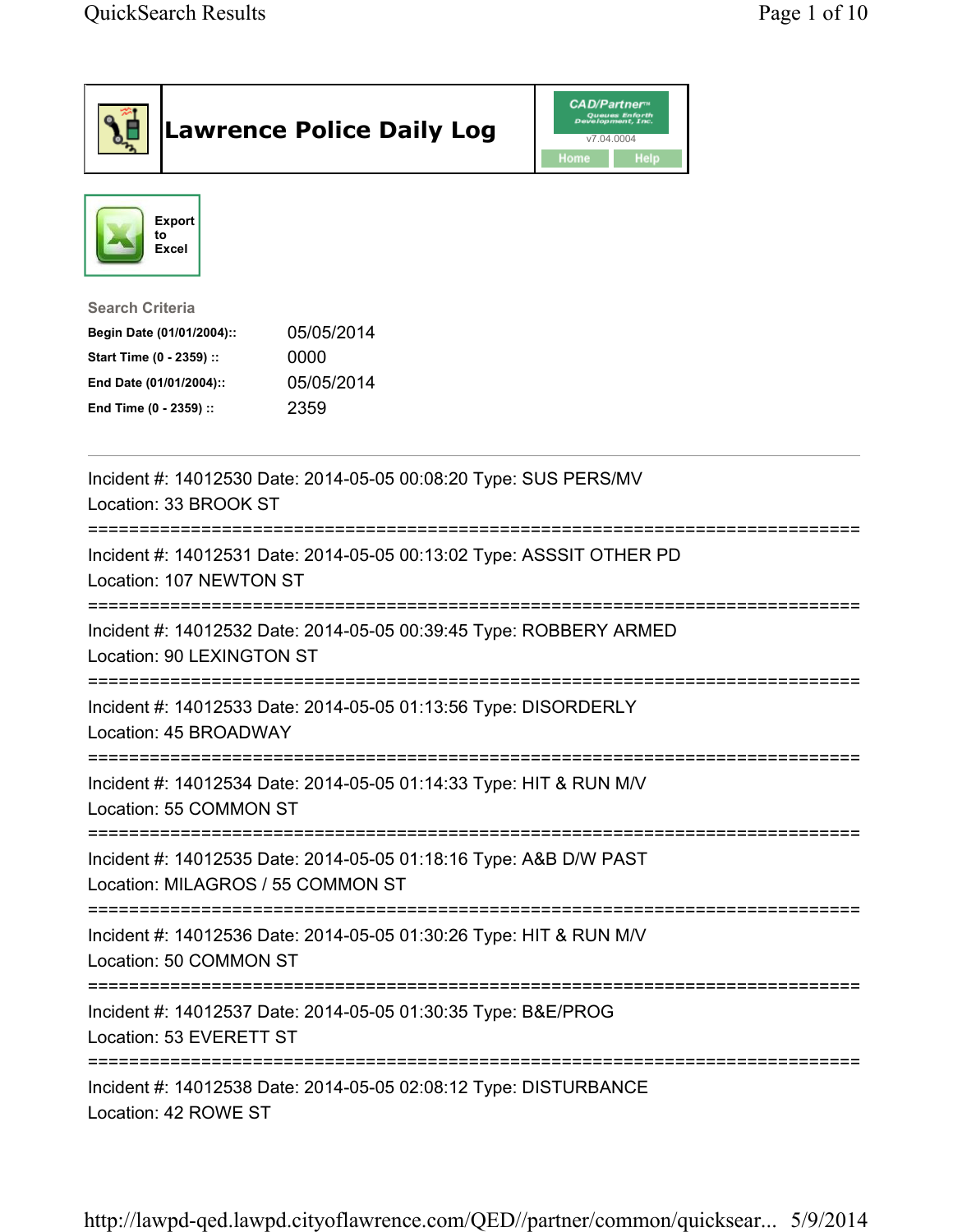| Incident #: 14012539 Date: 2014-05-05 02:23:10 Type: MAL DAMG PROG<br>Location: 200 PARKER ST                                             |
|-------------------------------------------------------------------------------------------------------------------------------------------|
| Incident #: 14012540 Date: 2014-05-05 03:03:35 Type: FIGHT<br>Location: OCOA MARKET / null<br>======================                      |
| Incident #: 14012541 Date: 2014-05-05 03:16:36 Type: UNKNOWN PROB<br>Location: 11 TYLER ST FL 2                                           |
| Incident #: 14012542 Date: 2014-05-05 06:06:28 Type: ALARMS<br>Location: SOUTH LAWRENCE EAST SCHOOL / 165 CRAWFORD ST                     |
| Incident #: 14012543 Date: 2014-05-05 06:33:31 Type: ALARMS<br>Location: 179 ESSEX ST                                                     |
| Incident #: 14012544 Date: 2014-05-05 06:40:26 Type: GENERAL SERV<br>Location: COLONIAL HEIGHTS REHAB / 555 S UNION ST<br>=============== |
| Incident #: 14012545 Date: 2014-05-05 06:50:09 Type: UNKNOWN PROB<br>Location: 162 FRANKLIN ST                                            |
| Incident #: 14012546 Date: 2014-05-05 06:52:55 Type: SPECIAL CHECK<br>Location: MCDONALDS / 50 BROADWAY                                   |
| Incident #: 14012547 Date: 2014-05-05 07:04:03 Type: MAL DAMAGE<br>Location: 12 EXETER ST                                                 |
| Incident #: 14012548 Date: 2014-05-05 07:43:50 Type: SUS PERS/MV<br>Location: ALLEN ST & SUMMER ST                                        |
| Incident #: 14012549 Date: 2014-05-05 07:55:37 Type: MAL DAMAGE<br>Location: 1056 ESSEX ST FL 1                                           |
| Incident #: 14012550 Date: 2014-05-05 08:15:41 Type: M/V STOP<br>Location: EXETER ST & OSGOOD ST                                          |
| Incident #: 14012551 Date: 2014-05-05 08:16:34 Type: AUTO ACC/NO PI<br>Location: ABBOTT ST & S UNION ST                                   |
| ===========<br>Incident #: 14012552 Date: 2014-05-05 08:18:10 Type: IDENTITY THEFT<br>Longian: 44 CDEEN CT                                |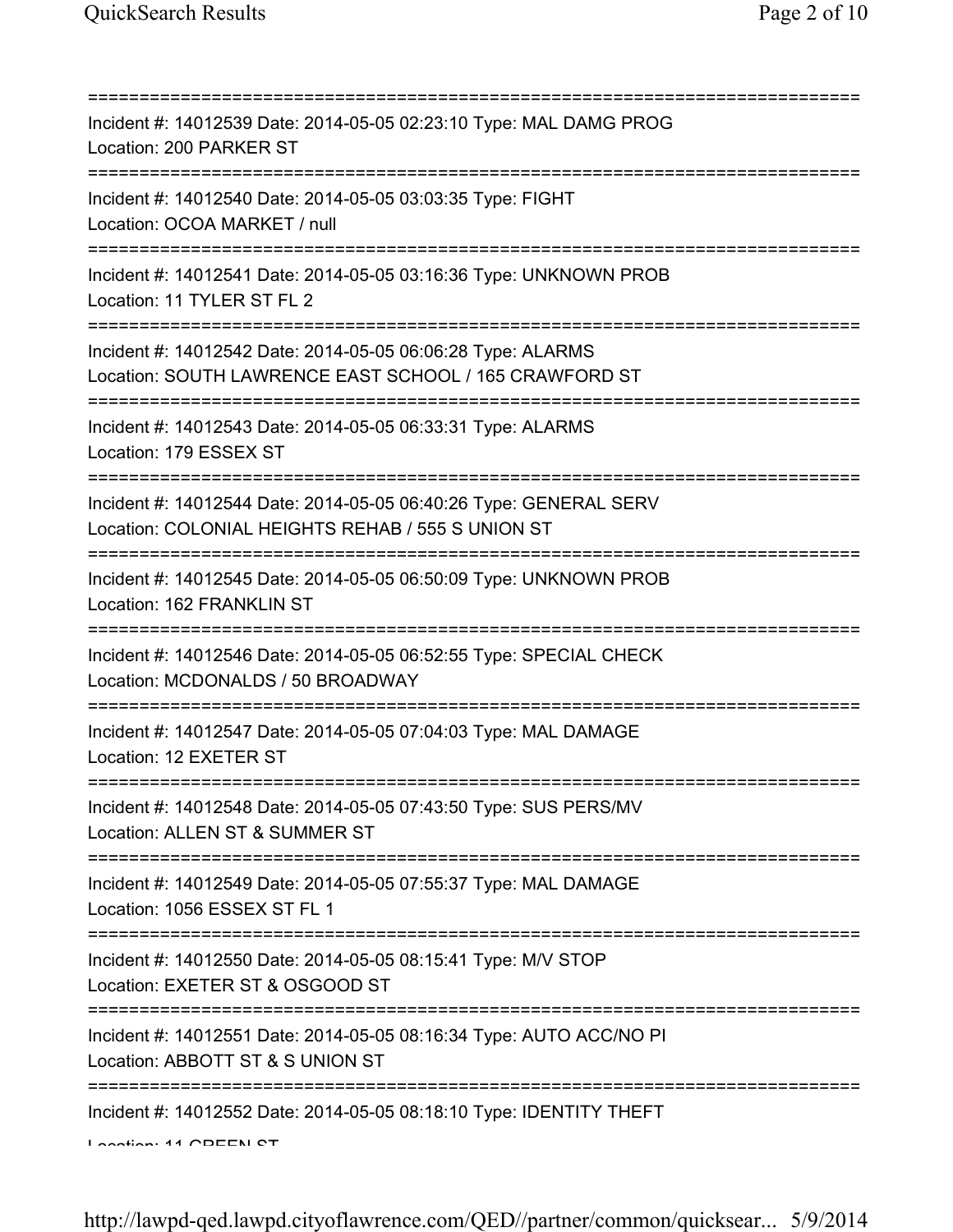| Incident #: 14012553 Date: 2014-05-05 08:29:27 Type: MISSING PERS<br>Location: 11 CHAMPLAIN AV                                      |
|-------------------------------------------------------------------------------------------------------------------------------------|
| Incident #: 14012554 Date: 2014-05-05 08:29:50 Type: A&B PROG<br>Location: 64 MANCHESTER ST<br>==================================== |
| Incident #: 14012555 Date: 2014-05-05 08:46:23 Type: HIT & RUN M/V<br>Location: 473 ESSEX ST<br>==============================      |
| Incident #: 14012556 Date: 2014-05-05 08:47:07 Type: MAL DAMAGE<br>Location: 193 PROSPECT ST FL 2                                   |
| Incident #: 14012557 Date: 2014-05-05 09:13:30 Type: MV/BLOCKING<br>Location: 70 BERKELEY ST                                        |
| Incident #: 14012559 Date: 2014-05-05 09:14:13 Type: DISTURBANCE<br>Location: 63 SALEM ST FL 1STFL                                  |
| Incident #: 14012558 Date: 2014-05-05 09:14:13 Type: SUS PERS/MV<br>Location: ERVING AV & WALNUT ST                                 |
| Incident #: 14012560 Date: 2014-05-05 09:17:52 Type: HIT & RUN M/V<br>Location: LAWRENCE ST & PARK ST                               |
| Incident #: 14012561 Date: 2014-05-05 09:34:16 Type: TOW OF M/V<br>Location: 49 KENDALL ST                                          |
| Incident #: 14012562 Date: 2014-05-05 09:54:12 Type: INVESTIGATION<br>Location: PORTUGUESE A SALAZAR CLUB / 2 SARATOGA ST           |
| Incident #: 14012563 Date: 2014-05-05 09:54:34 Type: SUS PERS/MV<br>Location: CANAL ST & UNION ST                                   |
| Incident #: 14012564 Date: 2014-05-05 10:15:06 Type: B&E FOLLOW UP<br>Location: 11 HOFFMAN AV                                       |
| Incident #: 14012565 Date: 2014-05-05 10:18:19 Type: ASSIST FIRE<br>Location: 19 CORBETT RD                                         |
| Incident #: 14012566 Date: 2014-05-05 10:18:42 Type: AUTO ACC/PI                                                                    |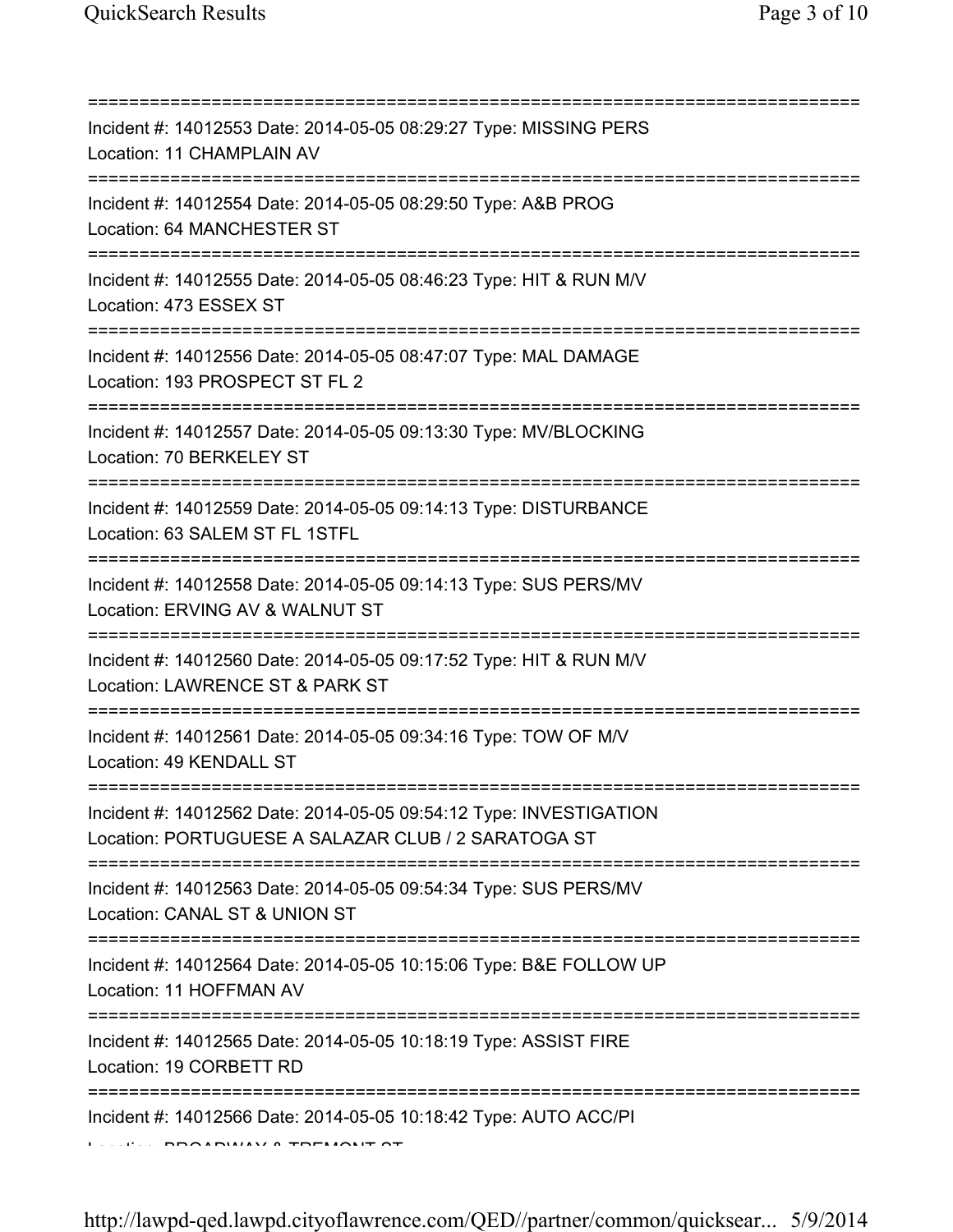Location: 354 WATER ST

=========================================================================== Incident #: 14012567 Date: 2014-05-05 10:19:36 Type: WARRANT SERVE Location: 46 AMESBURY ST #APT4B =========================================================================== Incident #: 14012568 Date: 2014-05-05 10:24:35 Type: DISABLED MV Location: CORBETT RD & MT VERNON ST =========================================================================== Incident #: 14012569 Date: 2014-05-05 10:26:15 Type: FIGHT Location: 7 DAISY ST #3 =========================================================================== Incident #: 14012570 Date: 2014-05-05 10:35:52 Type: ALARMS Location: 467 BROADWAY =========================================================================== Incident #: 14012571 Date: 2014-05-05 10:44:38 Type: ARREST Location: 90 LOWELL ST =========================================================================== Incident #: 14012572 Date: 2014-05-05 10:46:13 Type: INVEST CONT Location: LAWRENCE GENERAL HOSPITAL / 1 GENERAL ST =========================================================================== Incident #: 14012573 Date: 2014-05-05 11:03:50 Type: DISABLED MV Location: CENTRAL BRIDGE / 0 MERRIMACK ST =========================================================================== Incident #: 14012574 Date: 2014-05-05 11:09:09 Type: CONFIS PROP Location: BRUCE SCHOOL / 135 BUTLER ST =========================================================================== Incident #: 14012575 Date: 2014-05-05 11:11:14 Type: ALARM/BURG Location: ELI'S PLACE / 267 MERRIMACK ST =========================================================================== Incident #: 14012576 Date: 2014-05-05 11:15:17 Type: SUS PERS/MV Location: 2 APPLETON ST =========================================================================== Incident #: 14012577 Date: 2014-05-05 11:16:08 Type: PARK & WALK Location: BROADWAY =========================================================================== Incident #: 14012578 Date: 2014-05-05 11:17:53 Type: ASSSIT OTHER PD Location: 33 EASTON ST =========================================================================== Incident #: 14012579 Date: 2014-05-05 11:24:35 Type: B&E/MV/PAST Location: 6 GRAFTON ST =========================================================================== Incident #: 14012580 Date: 2014-05-05 11:27:30 Type: KEEP PEACE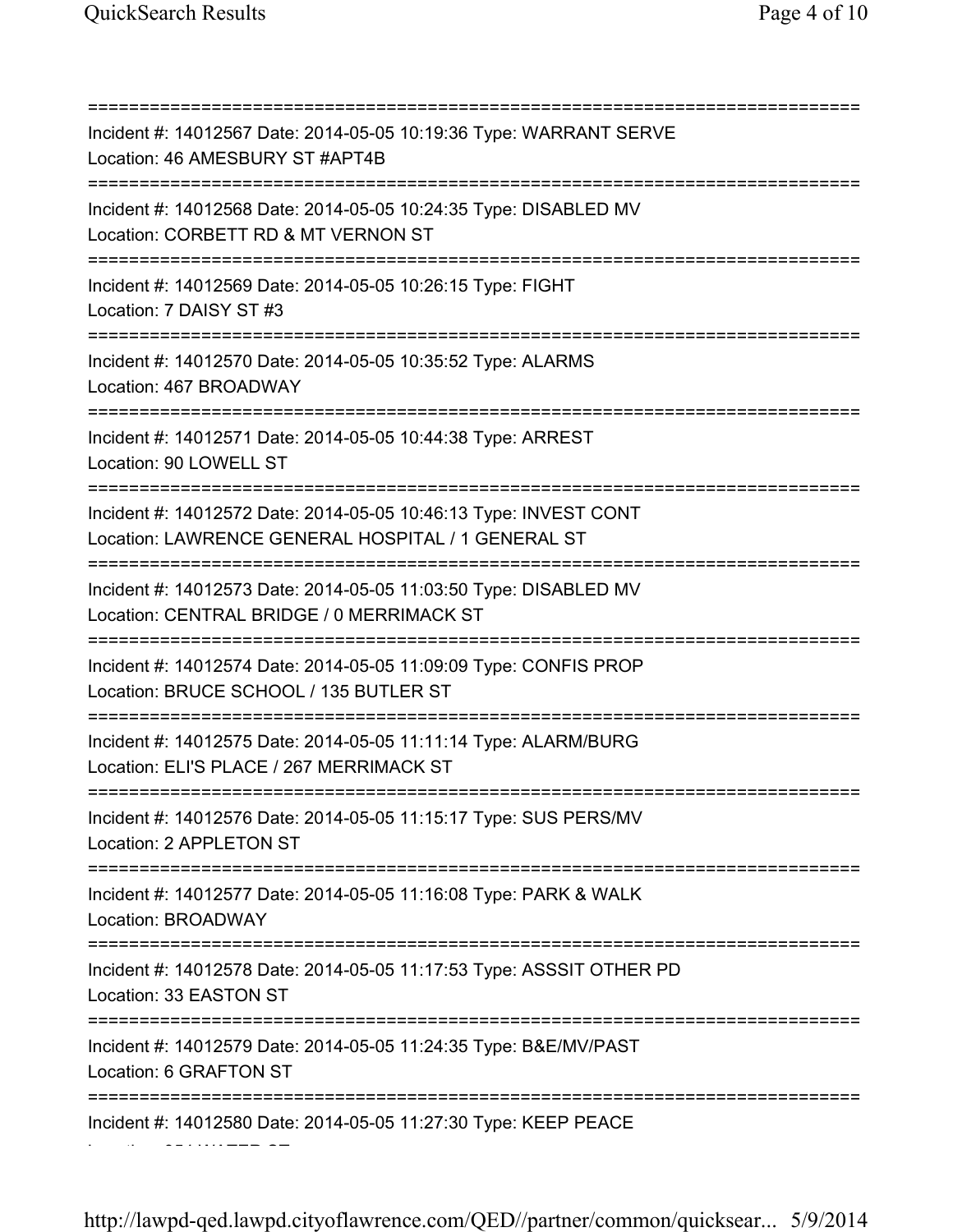=========================================================================== Incident #: 14012581 Date: 2014-05-05 11:33:21 Type: AUTO ACC/PI Location: ARLINGTON ST & LAWRENCE ST =========================================================================== Incident #: 14012582 Date: 2014-05-05 11:46:45 Type: INVEST CONT Location: 90 LOWELL ST =========================================================================== Incident #: 14012583 Date: 2014-05-05 12:02:59 Type: TOW OF M/V Location: 294 PARK ST =========================================================================== Incident #: 14012584 Date: 2014-05-05 12:04:35 Type: GENERAL SERV Location: 2 HANCOCK ST =========================================================================== Incident #: 14012585 Date: 2014-05-05 12:23:10 Type: B&E/MV/ATTEMP Location: 19 HUDSON AV =========================================================================== Incident #: 14012586 Date: 2014-05-05 12:25:03 Type: LARCENY/PAST Location: 38 CYPRESS AV =========================================================================== Incident #: 14012587 Date: 2014-05-05 12:33:33 Type: SUS PERS/MV Location: 14 DORCHESTER ST =========================================================================== Incident #: 14012588 Date: 2014-05-05 12:46:04 Type: TOW/REPOSSED Location: 353 ELM ST =========================================================================== Incident #: 14012589 Date: 2014-05-05 12:50:22 Type: ARREST Location: RIVERSIDE DR =========================================================================== Incident #: 14012590 Date: 2014-05-05 13:00:17 Type: STOL/MV/PAS Location: 62 DARTMOUTH ST =========================================================================== Incident #: 14012591 Date: 2014-05-05 13:05:50 Type: PARK & WALK Location: S UNION ST =========================================================================== Incident #: 14012592 Date: 2014-05-05 13:37:17 Type: ANIMAL COMPL Location: 38 STORROW ST =========================================================================== Incident #: 14012593 Date: 2014-05-05 13:46:39 Type: RECOV/STOL/MV Location: 212 BAILEY ST =========================================================================== Incident #: 14012594 Date: 2014-05-05 13:56:25 Type: SUS PERS/MV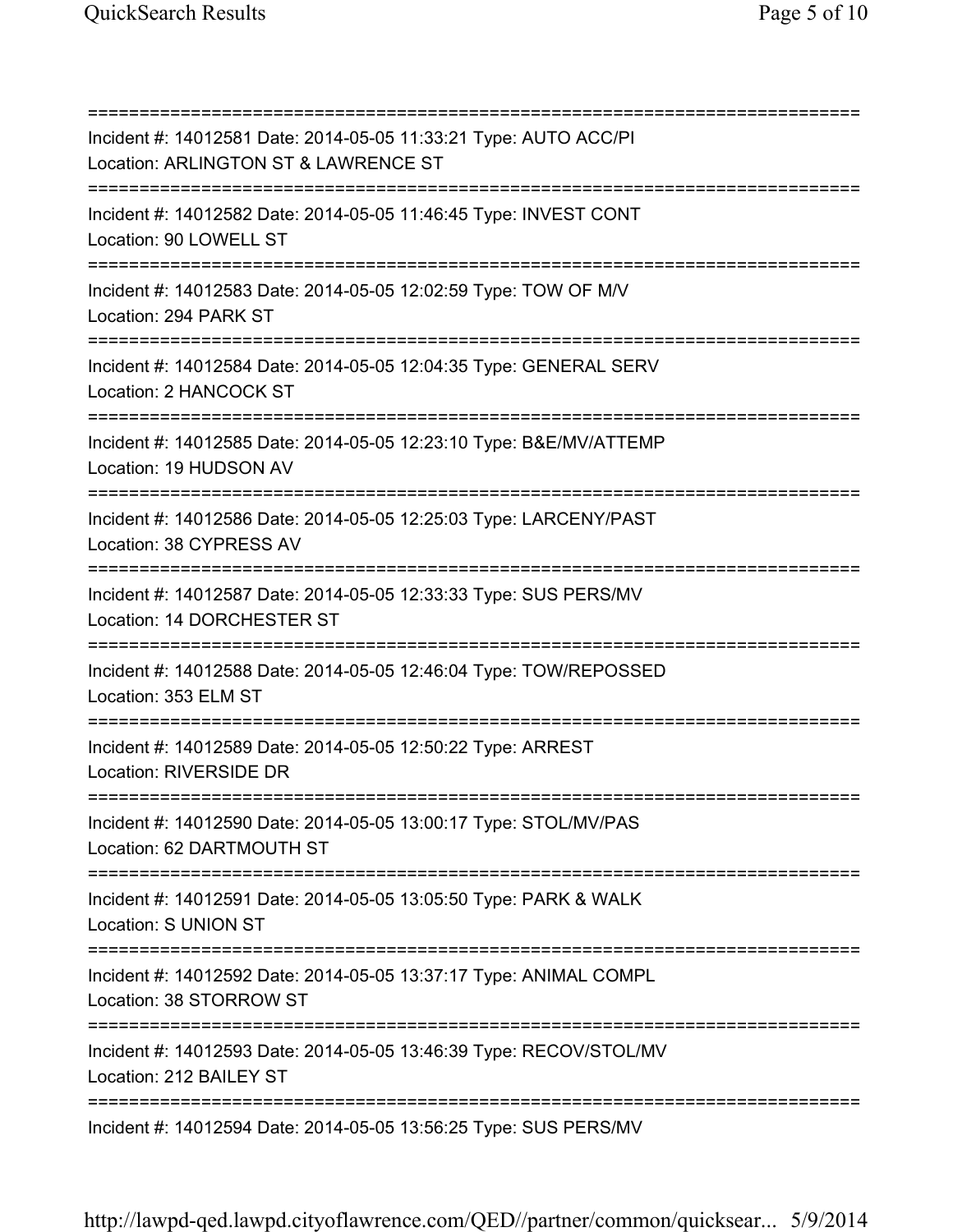=========================================================================== Incident #: 14012595 Date: 2014-05-05 14:10:24 Type: PARK & WALK Location: S BROADWAY =========================================================================== Incident #: 14012597 Date: 2014-05-05 14:36:10 Type: DOMESTIC/PROG Location: 10 BEDFORD ST =========================================================================== Incident #: 14012596 Date: 2014-05-05 14:36:44 Type: ALARM/BURG Location: 83 HANCOCK ST =========================================================================== Incident #: 14012598 Date: 2014-05-05 14:43:02 Type: INVESTIGATION Location: 600 HAVERHILL ST =========================================================================== Incident #: 14012599 Date: 2014-05-05 14:51:18 Type: UNKNOWN PROB Location: 99 SUMMER ST #S402 =========================================================================== Incident #: 14012600 Date: 2014-05-05 15:04:58 Type: MV/BLOCKING Location: 70 BERKELEY ST =========================================================================== Incident #: 14012601 Date: 2014-05-05 15:17:24 Type: TOW/ABANDONED Location: 139 MAY ST =========================================================================== Incident #: 14012602 Date: 2014-05-05 15:38:02 Type: ALARM/HOLD Location: 165 BUTLER ST =========================================================================== Incident #: 14012603 Date: 2014-05-05 15:42:41 Type: MEDIC SUPPORT Location: 133 OSGOOD ST #APT 2 =========================================================================== Incident #: 14012604 Date: 2014-05-05 15:45:24 Type: LOST PROPERTY Location: 9 BERKELEY ST =========================================================================== Incident #: 14012605 Date: 2014-05-05 15:49:53 Type: INVESTIGATION Location: MYRTLE ST & WALNUT ST =========================================================================== Incident #: 14012606 Date: 2014-05-05 15:53:55 Type: HIT & RUN M/V Location: PARK ST & TENNEY ST =========================================================================== Incident #: 14012607 Date: 2014-05-05 16:15:21 Type: MEDIC SUPPORT Location: 40 BRADFORD ST #2A =========================================================================== Incident #: 14012608 Date: 2014-05-05 16:19:54 Type: STOL/MV/PAS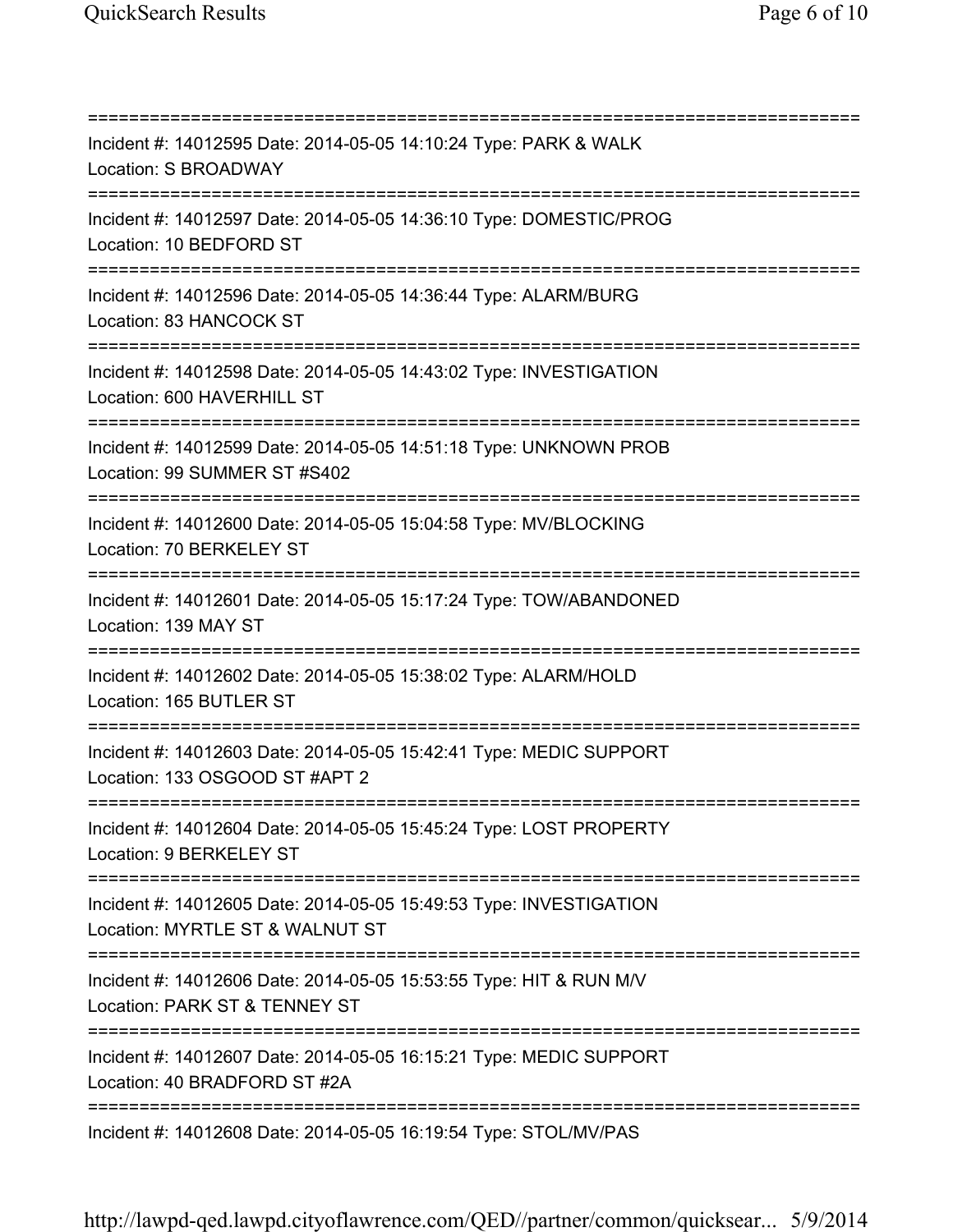Location: 30 MYRTLE CT =========================================================================== Incident #: 14012609 Date: 2014-05-05 16:27:46 Type: ARREST Location: E HAVERHILL ST & MARSTON ST =========================================================================== Incident #: 14012610 Date: 2014-05-05 16:37:33 Type: MEDIC SUPPORT Location: 233 JACKSON ST #5 =========================================================================== Incident #: 14012611 Date: 2014-05-05 16:45:17 Type: HIT & RUN M/V Location: ARLINGTON SCHOOL / 150 ARLINGTON ST =========================================================================== Incident #: 14012612 Date: 2014-05-05 16:46:35 Type: HIT & RUN M/V Location: 45 FRANKLIN ST =========================================================================== Incident #: 14012613 Date: 2014-05-05 16:56:14 Type: SUS PERS/MV Location: 49 DRACUT ST =========================================================================== Incident #: 14012614 Date: 2014-05-05 17:13:28 Type: ARREST Location: 90 LOWELL ST =========================================================================== Incident #: 14012615 Date: 2014-05-05 17:22:19 Type: HIT & RUN PED Location: 9 SUMMER ST #S FL 402 =========================================================================== Incident #: 14012616 Date: 2014-05-05 17:28:20 Type: B&E/PAST Location: 82 KINGSTON ST FL 1 =========================================================================== Incident #: 14012617 Date: 2014-05-05 17:31:49 Type: LOST PERSON Location: 12 METHUEN ST =========================================================================== Incident #: 14012618 Date: 2014-05-05 18:06:58 Type: MV/BLOCKING Location: 309 SALEM ST =========================================================================== Incident #: 14012619 Date: 2014-05-05 18:08:06 Type: FRAUD Location: 90 LOWELL ST =========================================================================== Incident #: 14012620 Date: 2014-05-05 18:08:41 Type: ALARM/BURG Location: HAMPTON ON BEACON/9786811800 / 11 DIAMOND ST =========================================================================== Incident #: 14012621 Date: 2014-05-05 18:27:12 Type: MAL DAMAGE Location: 6 WINTHROP AV =========================================================================== Incident #: 14012622 Date: 2014 05 05 18:31:28 Type: INVEST CONT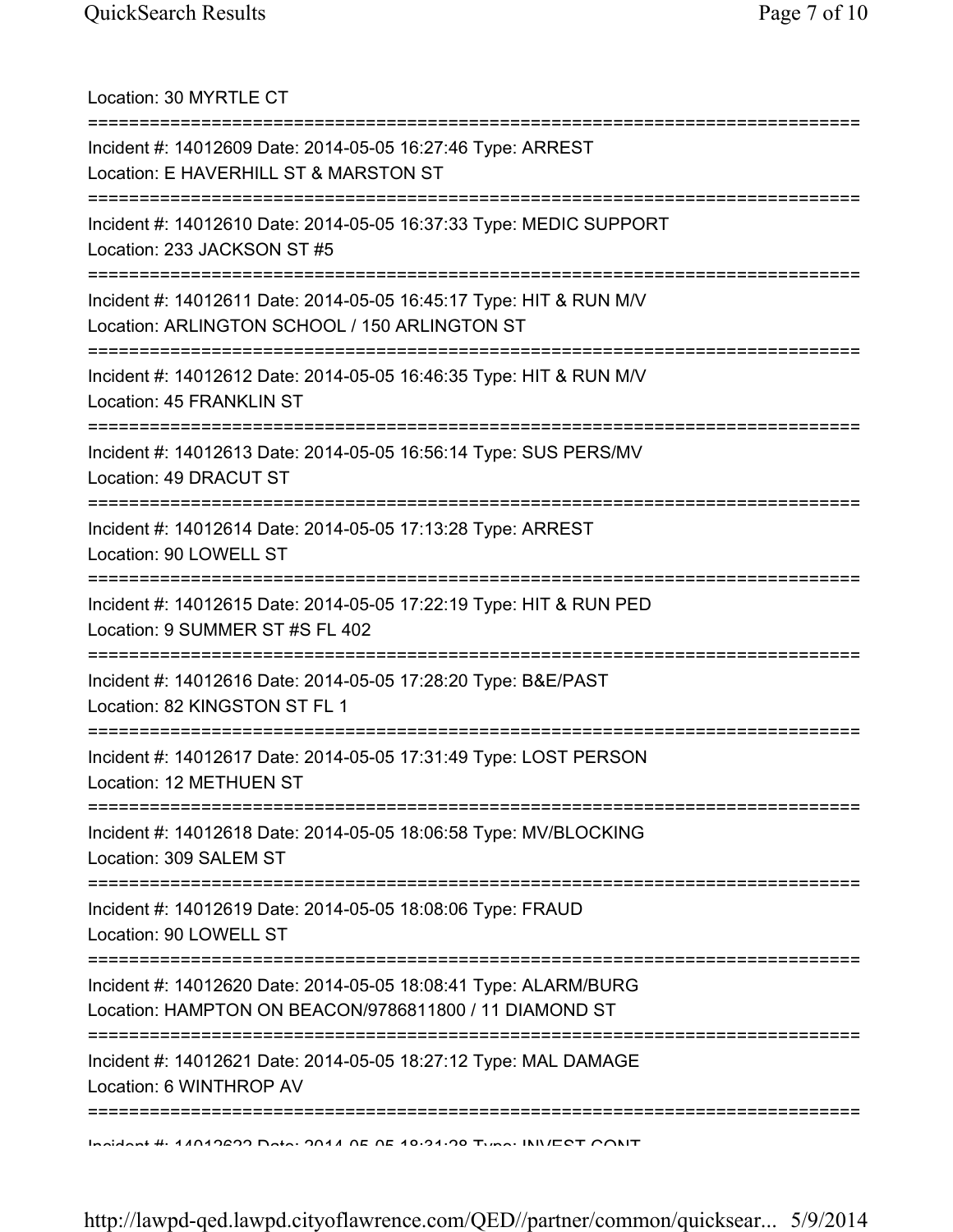| Location: CVS PHARMACY / 266 BROADWAY                                                                                            |
|----------------------------------------------------------------------------------------------------------------------------------|
| ;==============================<br>Incident #: 14012623 Date: 2014-05-05 18:32:25 Type: INVEST CONT<br>Location: 90 LEXINGTON ST |
| Incident #: 14012624 Date: 2014-05-05 19:01:01 Type: CK WELL BEING<br>Location: BUSWELL ST & EUTAW ST                            |
| Incident #: 14012625 Date: 2014-05-05 19:06:02 Type: M/V STOP<br>Location: MARSTON & RTE 495                                     |
| Incident #: 14012626 Date: 2014-05-05 19:10:17 Type: WARRANT SERVE<br>Location: 31 INMAN ST #2                                   |
| Incident #: 14012627 Date: 2014-05-05 19:12:55 Type: INVEST CONT<br>Location: 111 FOSTER ST                                      |
| ---------------------------<br>Incident #: 14012628 Date: 2014-05-05 19:20:45 Type: NOTIFICATION<br>Location: 81 THORNTON ST     |
| Incident #: 14012629 Date: 2014-05-05 19:35:22 Type: MISSING PERS<br>Location: 77 SPRINGFIELD ST                                 |
| Incident #: 14012630 Date: 2014-05-05 19:45:36 Type: AUTO ACC/NO PI<br>Location: 28 SHERIDAN ST                                  |
| Incident #: 14012631 Date: 2014-05-05 19:45:45 Type: SUS PERS/MV<br>Location: 1 FOXCROFT ST                                      |
| Incident #: 14012632 Date: 2014-05-05 19:48:06 Type: LOUD NOISE<br>Location: 29 CRESCENT ST                                      |
| Incident #: 14012633 Date: 2014-05-05 20:00:45 Type: DOMESTIC/PROG<br>Location: 71 THORNTON ST                                   |
| =============<br>Incident #: 14012634 Date: 2014-05-05 20:28:00 Type: MV/BLOCKING<br>Location: 82 BAILEY ST                      |
| Incident #: 14012635 Date: 2014-05-05 20:41:09 Type: INVEST CONT<br>Location: 90 LEXINGTON ST                                    |
| ===============                                                                                                                  |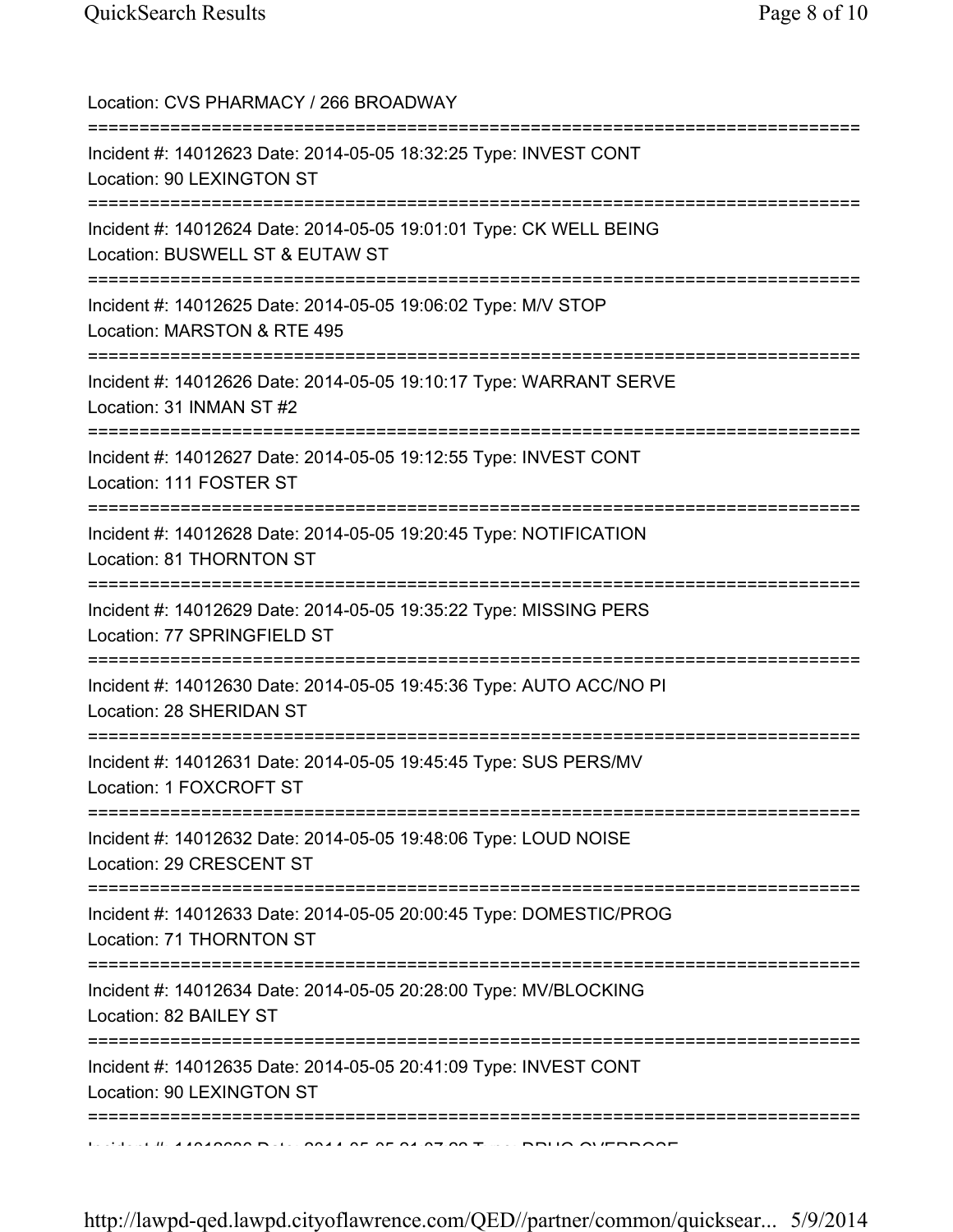| Location: 269 PARK ST                                                                                                                  |
|----------------------------------------------------------------------------------------------------------------------------------------|
| Incident #: 14012637 Date: 2014-05-05 21:17:00 Type: LOUD NOISE<br>Location: BEDFORD ST                                                |
| Incident #: 14012638 Date: 2014-05-05 21:18:35 Type: CK WELL BEING<br>Location: 30 BUSWELL ST                                          |
| Incident #: 14012639 Date: 2014-05-05 21:24:30 Type: AMBULANCE ASSSI<br>Location: BURGER KING / 187 BROADWAY                           |
| Incident #: 14012640 Date: 2014-05-05 21:25:19 Type: DRUG OVERDOSE<br>Location: 14 BEACON ST                                           |
| Incident #: 14012641 Date: 2014-05-05 21:39:31 Type: M/V STOP<br>Location: BOWDOIN ST & DAVIS ST                                       |
| Incident #: 14012642 Date: 2014-05-05 21:58:45 Type: ALARM/BURG<br>Location: UNITED AUTOBODY / 29 CARVER ST                            |
| Incident #: 14012643 Date: 2014-05-05 22:02:10 Type: DOMESTIC/PROG<br>Location: 356 JACKSON ST FL 1                                    |
| Incident #: 14012644 Date: 2014-05-05 22:09:16 Type: NOISE ORD<br>Location: 19 E HAVERHILL ST #REAR FL 1<br>========================== |
| Incident #: 14012645 Date: 2014-05-05 22:10:53 Type: DOMESTIC/PROG<br>Location: 39 MONTGOMERY ST                                       |
| Incident #: 14012646 Date: 2014-05-05 22:27:11 Type: ALARM/BURG<br>Location: BUTLER RENTAL / 293 HAMPSHIRE ST                          |
| Incident #: 14012647 Date: 2014-05-05 23:12:21 Type: RECOV/STOL/MV<br>Location: 1 BENNINGTON ST                                        |
| Incident #: 14012648 Date: 2014-05-05 23:17:07 Type: CK WELL BEING<br>Location: 18 STATE ST                                            |
| Incident #: 14012649 Date: 2014-05-05 23:28:50 Type: B&E/PAST<br>Location: 2 MUSEUM SQ                                                 |
|                                                                                                                                        |